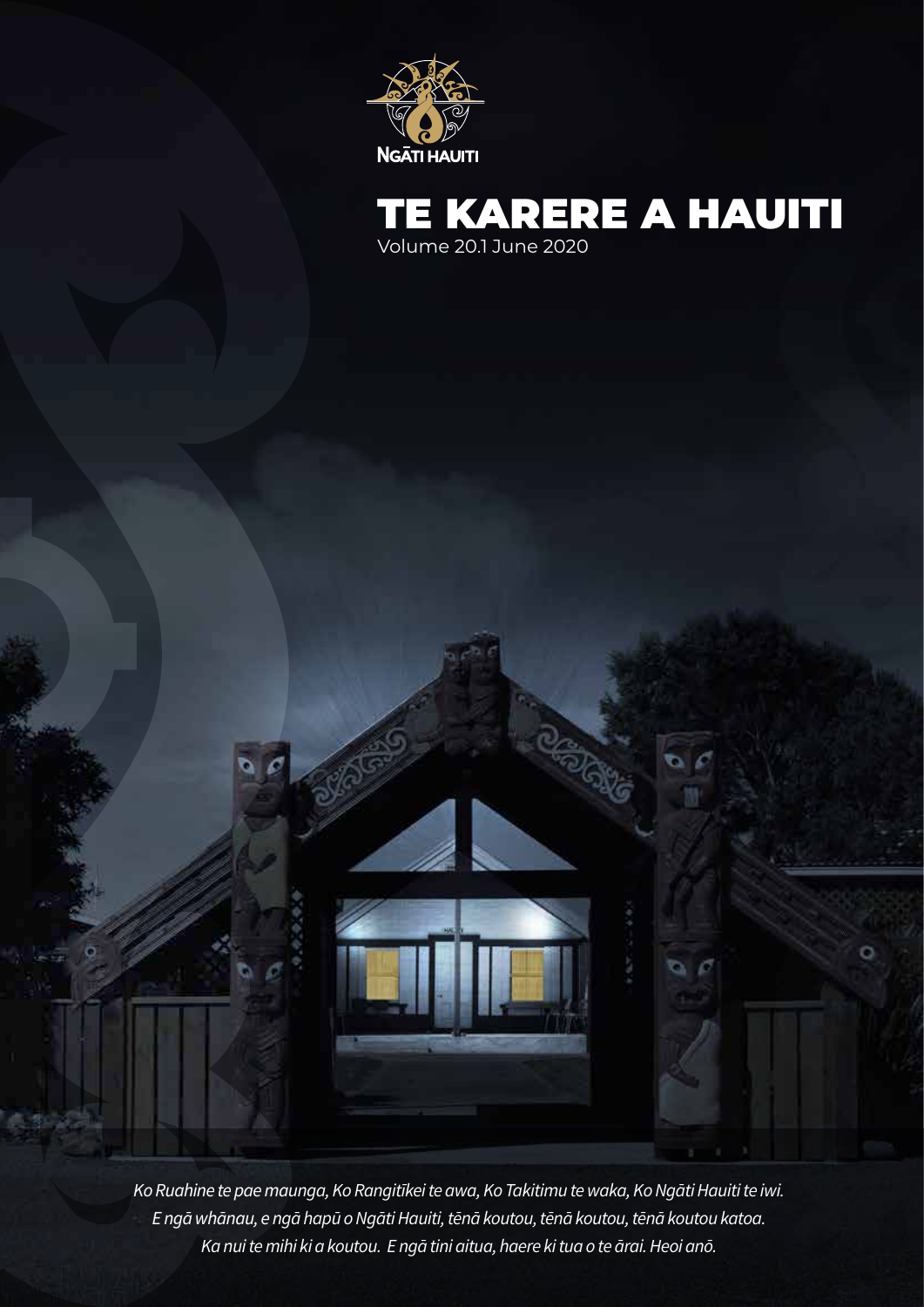

### **National Iwi Chairs Forum**

**Thomas Curtis**

**—**

Kia ora e te whanau, tino taumaha toku ngākau mo tēnei wa o te "Mate Rewharewha Urutā" (Covid-19).

Earlier this year I was unable to attend the National Iwi Chairs Forum at Waitangi, due to suffering a mild stroke called a TIA (Transient ischemic attack). I was unaware that it was a stroke. I had a terrible headache with a loss of balance and the loss of feeling on my left side. This happened on the 14th of January 2020, so driving from Auckland to Waitangi (Paihia) for the National iwi Chairs Forum, was out of the question.

However, none of us could have imagined what was about to unfold world-wide. Stories started to appear around the world about a new disease, "some kind of Flu that could cause pneumonia" and in extreme cases death. Ground zero was Wuhan, in the Hubei Province China.

Eventually, a Novel Coronavirus was identified. This virus became known as "Covid-19", a strain of the SAR virus, or 2019-nCoV SARS2.

By February 2020, the World Health Organisation (WHO) had released a Strategic Preparedness and Response Plan and made the assessment that COVID-19 could be characterised as a pandemic.

As early as February, the New Zealand Government placed restrictions on foreign nationals travelling to New Zealand from, or transiting through, mainland China. Those who could enter the country had to self-isolate for 14 days.

On the 28th February, the first case identified in New Zealand was a person, in their 60's, who had travelled to Auckland from Iran.

We are all now well aware of how the people of our country have been affected since the Alert Level 4 lockdown was put in place.

Easter at home within a bubble, proved difficult for some people who tried to escape to their holiday homes in contravention of the safety rules set out to keep people safe.

Within our wider Te Ranga Tupua region, some of our whanaunga Iwi set-up checkpoints to ensure that only locals could enter those isolated districts populated largely by whānau Māori.

ANZAC Day celebrations were essentially cancelled, with some stoic individuals standing in their driveways to honour those who fought for our country in wars on foreign lands.

Mike Smith, Chairperson of the Iwi Leaders Group for Climate Change, announced the establishment of a National Pandemic Response Group, on the 18th of March, to ensure that Māori needs and contributions were being co-ordinated, alongside efforts of the government, and other agencies.

Through the National Iwi Chairs Forum, our Te Ranga Tupua group of Iwi Leaders from Ngā Rauru, Whanganui, Ngāti Rangi, Mōkai Pātea iwi including Ngāti Hauiti, together with Ngā Wairiki-Ngāti Apa and Te Oranganui, formed an Iwi Hub to ensure that all vulnerable Māori were looked after. They started by making sure that our older people had received recent medical check-ups, and followed this, by arranging for the distribution of kai packs. Robert Martin joined the hub to represent Ngāti Hauiti.

Te Ranga Tupua met regularly with the hub to ensure that they were getting what they needed in terms of money and resources. We were not prepared to wait for the government to spin up its activities.

We have all heard the stories of the Spanish Flu Epidemic of 1918-1919, that killed many of our people. So many died that we were unable to perform our traditional tangihanga processes and we were forced to bury our dead without due ritual and tikanga. We did not want to end up there again. Our old people are precious to us.

Due to the great response from the leadership and kaimahi of all iwi in the Te Ranga Tupua iwi Hub, we have been successful at staving off a long and protracted period of deaths that could have occurred, had we not been as proactive as we were.

My heart goes out to the whānau of all those who have passed away during the past two months, under the various Lockdown Levels. This is a terrible time to be dealing with such suffering and has only made it harder during this time.

With the move into Level 2 at the time of writing, the Hub has been decommissioned, as has the National Pandemic Response Group.

Te Runga Tupua has now moved into the role of Economic Recovery and Growth. With many people out of work and a slowed economy, we need to survive this Pandemic by taking action in other ways. Amohia Boulton, our Director, Whakauae Research Services, represents Ngāti Hauiti in a group of advisors and professionals, assisting Te Runga Tupua with this work.

This pandemic may not be entirely over and we must stay vigilant. However, the effects of this Covid-19 Coronavirus Pandemic will be felt for many years to come.

The world has changed. Stay safe and be kind to one and other. Life is short.

He aroha whakatō, he aroha puta mai. (If kindness is sown, then kindness you shall receive)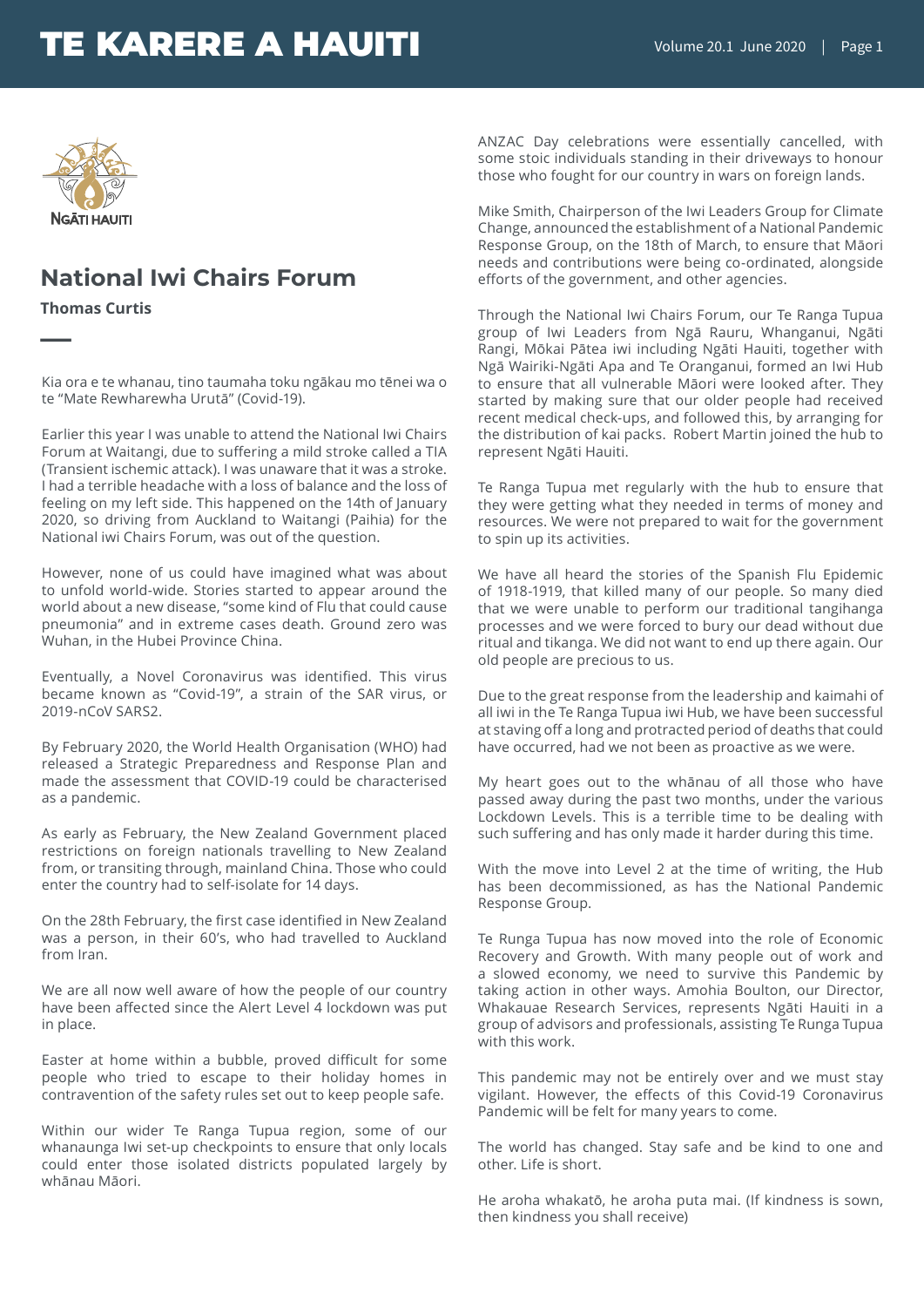

# **What Happened to the Pouwhakarua No.1 Block?**

**Neville Lomax**

**—**

A land-block within the rohe of Ngāti Hauiti that few of our people are now aware of, or who know the history about, is the Pouwhakarua No.1 Block, which lies to the south west of the township of Mangaweka and is bounded, approximately, by the Rangitīkei awa to the south and east, Weston Road (off SH No. 1) to the west, and the steep hills to the west of Mangaweka in the north, behind where the phone tower was erected by Telecom some 25 to 30 years ago, on the hill behind where the old Mangaweka Railway station, was once located.

This 1200-acre block had been created from the partition of Otairi 1D in **August 1884** and was given the name; Pouwhakarua No.1.

It had been awarded to Retimana Te Rango alone, but he held the land, in Trust, for members of 'the Ngati Haukaha family, or hapu of the Ngati Hauiti tribe': a declaration in English and Māori to this effect was signed at the time. In this deed, Retimana Te Rango was said to transfer the land:

*"In consideration of the natural love and affection [for named Ngāti Haukaha individuals] … provided that the land should be inalienable by gift, sale, mortgage, or lease, except with the previous consent in writing by Retimana Te Rango or his*  appointee.

This arrangement was adopted by the Ngāti Haukaha owners, to prevent the alienation of the land, through the invidious purchase of undivided individual interests.

One need only read the saga surrounding the Crown's acquisition of the parent Otairi Block, via advances to competing hapū **before** title had been determined, with additional acreage debited **afterwards,** for survey and legal costs, to appreciate the tactic.

Haukaha owners took the further precaution of having the declaration drawn up by a solicitor in Whanganui and authorised by Trust Commissioner Alexander Mackay, in **January 1885.** 

Among the seventeen individuals listed as owners in the schedule, was Merehira Hori (Merehira Te Taipu, the widow of Hori Tanguru), who had been evicted from Pohokura along with her brother-in-law Winiata Te Whāaro, and his whānau, less than two years prior.

Retimana Te Rango had apparently leased the land to the Hammond brothers, and when he died in 1894, his successors renewed the lease, over the protest of the Ngati Haukaha beneficiaries who wanted to live there, as their kāinga at Te Houhou, Rata had been devastated by the storm that raged through the Central North Island, for five days from **14th to 18th April 1897.** 



*Photograph taken at Bulls, of the Rangitīkei River in flood, in April 1887. Photographer: Tesla Studios, Whanganui, Ref. RG-35*

It was reported, at the time, that the Rangitīkei River had risen by 20 feet 5 inches (6.22 metres), at Otara.

The Ngāti Haukaha kāinga, including the original Hauiti wharepuni occupied by Pene Pirere and his people, had been decimated, due to the severity of this storm.

In August 1897, these beneficiaries approached the Chief Judge of the Native Land Court, through JM Fraser, for an inquiry under Section14(10) of the Native Land Court Act 1894, using this Section, which gave the court jurisdiction to determine whether a Trust existed, and, if so, to order the inclusion of such beneficiaries as owners on the title.

Having sighted a copy of the declaration, Chief Judge Davy recommended that the requisite Order in Council, authorising the inquiry, be issued. This was duly gazetted in **February 1898.** 

The inquiry went ahead in July 1898 at Whanganui, where Judge Ward indeed found the individuals listed in the declaration to be the owners of the land. Having proved their legal title in court, the following summer Ngāti Haukaha moved in, a presence of four men, five women and four children.

In the meantime, however, the Hammond brothers had been declared bankrupt and the renewed lease of Pouwhakarua 1, made with Retimana Te Rango's successors assigned, as part of their estate, to the New Zealand Loan & Mercantile Company, who had then employed a Mr Georgetti, to manage the land.

Ngāti Haukaha had been at Pouwhakarua a month when the finance company (NZ Loan& Mercantile), took action to evict them.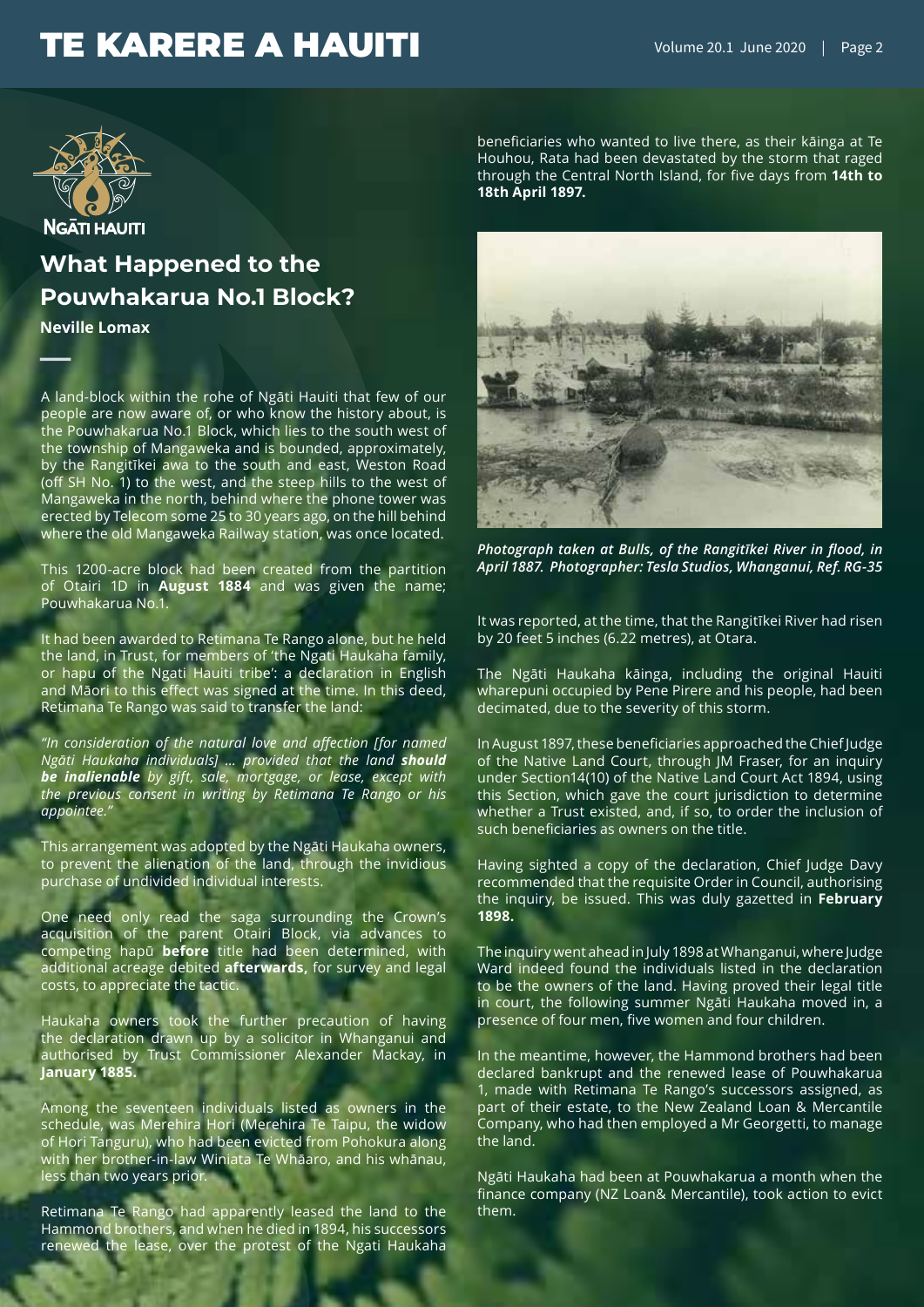The whole situation encapsulated in a Pene Pirere telegram to Premier and Native Minister Seddon:

*"Re: Pouwhakarua No 1. Judge Native Lands Court decided eight months ago that we, eighteen in number owners, now in possession. Loan and Mercantile hold lease signed by four, five years ago. Loan Mercantile ejecting us. Seek protection - reply "*

On **28 March 1899**, Georgetti had appeared on Police Constable Rutledge's doorstep at Mangaweka, armed with a letter from the Company solicitor; Louis Cohen, requesting the policeman's assistance to execute the eviction:

*As you are doubtless aware several natives have unwarrantably intruded and are still trespassers upon the lands known as Pouwhakarua near Mangaweka.* 

*As Solicitor for the New Zealand Loan & Mercantile Company, the owners, I have written to these natives asking them to leave. They have declined. Mr Georgetti has been duly authorised by the NZ Loan Company to remove and eject these natives. Of course, no more force will be used than is necessary – I hope no force will be needed. But, in view of there possibly being a breach of the peace, I beg to request that you will accompany Mr Georgetti so that in the exercise of the Company's lawful rights, no disturbance may be created.* 

*The Company will pay all necessary expenses. Will you please assist Mr Georgetti by procuring sufficient number of men to accompany you to Pouwhakarua. The matter should be kept quiet as otherwise the whole country-side will doubtless be present and that would probably make it more difficult to deal with the Natives.* 

*Of course, the Company is strictly within its legal rights in forcibly ejecting these trespassers. Should any natives resist – they should be charged with assault.*

The following morning – **29 March 1889**– seven men turned up at Pouwhakarua to help Georgetti undertake the eviction. Constable Rutledge was present.

It is not known to what extent the policeman was responsible for 'procuring' this muscle as Cohen had asked. His report to his Inspector at Whanganui made it seem as if Georgetti had organised the men:

*"I went to Pouwhakarua this morning & the manager had seven men ready to put these natives out of the premises..."* 

The version of Pene Pirere, however, clearly implicated the constable with the show of force:

*"He [Georgetti] however took up a coach load of men to eject us together with the Constable who stated that he was there to see that no breach of the peace was committed."*

Pene Pirere and his Ngāti Haukaha community were not prepared to leave. Once again there were different versions of their response to the request. Rutledge reported:

*"They refused & stated that if hands were put on them, they would resist."* 

Pene Pirere told Seddon:

*"The manager evidently tried to incite us into committing a breach of the peace and then sought to have us arrested. We pointed out that we were waiting for the law to take its course and that if he wanted to arrest us well and good, but he would not do that."*

To break the impasse, Rutledge agreed that Pirere telegraph the Premier, to ask him [Seddon] what they should do, and they said that they would act on his reply.

Rutledge continued:

*"I considered that there would be a serious row and told the manager that it would be best to wait for a reply to their wire so if it is possible for them to be got out quietly it would be better. I would like advice on this matter."*

The Pirere telegram defused the potential for violence that day, but not for good. As Constable Rutledge pointed out in his report penned that afternoon:

*"They will fight, if they are forced out, and one Constable will be useless there, and there is no JPs in Mangaweka."* 

By this stage Rutledge was aware of the background to the dispute, setting it all out for Inspector Gillies.

In the days that followed both parties appealed to Premier Seddon. In a long letter written for the correspondents in English, Pene Pirere, Merehira Te Taipu, Wereta Roru and Otene Pirere explained the history of the dispute:

*"As this Sir, has resolved itself into a very intricate case we seek your protection until settled and ask you to see that our rights are maintained. As we have little or no land, we require this for a home ...*

Utiku Potaka, too, telegraphed the Premier from Rata in support:

*"Kai te raruraru a Ngāti Hauiti mō te whenua, ko Pouwhakarua te ingoa. Kai te tika ngā Māori nō ratou te whenua, me awhina mai koe i a ratou" ("Ngāti Hauiti are in a difficulty about the land known as Pouwhakarua. These Māori are in the right, the land is theirs – assist them.")*

Company solicitor Louis Cohen had a more direct line to the Premier. On **30 March** he, too, sent a telegram to Seddon in his capacity as Native Minister:

*"Serious disturbance threatened by natives at Pouwhakarua I am acting for Loan Mercantile registered owners of lease. Pene Pirere has wired you, can I see you Wellington Saturday morning, peace in meantime, please reply."*

This meeting went ahead, Seddon informing Cohen that the government could not interfere. There is nothing on file to suggest that he communicated with the owners of the land, in response to their plea for protection.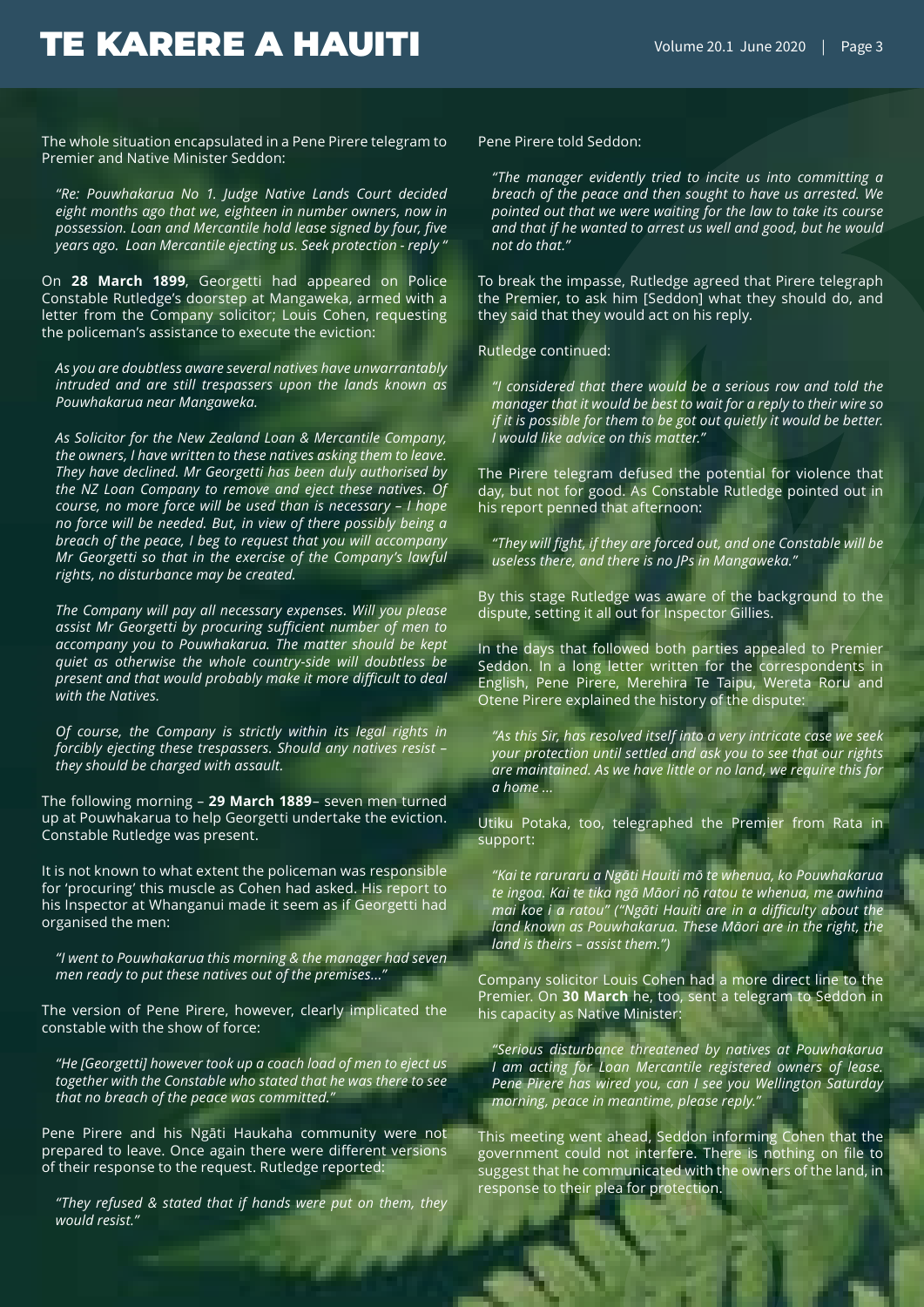Most of the above correspondence was referred to the Under-Secretary of Justice, Frank Waldegrave, by the end of the **first week of April**. The matter had also come to the notice of the Justice Department, via police channels.

Constable Rutledge's plea to Inspector Gillies for advice after his tense day at Pouwhakarua had been referred in turn to Police Commissioner Tunbridge. In doing so Gillies wrote:

*"In the face of Judge Ward's decision which is referred to in Constable Rutledge's report I am doubtful if the police should lend their assistance in such a case as this and I will instruct Constable Rutledge not to interfere in this case until I receive your instructions. The most I think the police should do is to proceed against these natives under subsection 3 of section 6 of the Police Offences Act 1884 by summons and have the case fought out in Court or the Company should obtain a writ of ejectment, then the police could be present to prevent a breach of the peace."*

As Gillies' advice highlighted, the company's eviction attempt had not been undertaken on the strength of any writ. Section 6(3) of the Police Offences Act 1884 referred to him, provided for the punishment of those who:

*"willfully trespasses in any place, and neglects to refuse to leave such place after being warned to do so by the owner, or any person authorised to do so, by or on behalf of the owner."* 

It is difficult to see how this provision would apply, given that people in question, were the legal owners. Turnbridge simply passed the issue on to Waldergrave with the comment:

*"As this matter appears to have already been brought under the Notice of the Right Honourable the Premier, I refer the matter to you. It appears to me the Company should proceed with the writ of ejectment."*

Waldergrave responded five days later:

*"The Premier has informed Mr Cohen… that Government cannot interfere. I understand the natives are mere trespassers."*

In communicating this back to Whanganui, Turnbridge set out the limits of Police intervention:

*"If the [company] decide to forcibly eject these natives let Constable Rutledge and one or two other Constables attend to take action only in case of a breach of peace"* 

The Commissioner's omission of any requirement for a writ of ejectment is significant. Gillies in turn advised Rutledge, but by this time it was now the **11th April 1889**, eleven days after the initial confrontation:

*"You can have the assistance of Constables Black and Moon, but you must be careful to carry out the Commissioner's instructions."*

On **22nd April 1899,** Rutledge informed Inspector Gillies:

*"The natives… have left Pouwhakarua peacefully of their own accord."*

On **1st May 1899,** Ngāti Haukaha appeal of 30th March to Premier and Native Minister Seddon, arrived on the Justice Under-Secretary's desk. Waldergrave's note on the cover sheet reads:

*"Already dealt with – File."*

In their appeal to the Native Minister, Ngāti Haukaha had stressed that they were a *"peaceable people".*

In the event, it appears they elected to leave Pouwhakarua without a fight. Having lived through the enforced eviction from Pokopoko some two years earlier, Merehira Te Taipu may not have had the stomach for another fight. Perhaps they knew from that experience that things would not go their way, in any case.

It seems they were right in thinking so, as their three appeals to Seddon for protection, together with telegrams from Pene Pirere and Utiku Potaka, all appear to have been ignored. There is no indication on file, that they received any response whatsoever from the Minister, let alone any encouragement that the dispute would be inquired into.

The land alienation database indicates that the Section 14/1884 ruling with respect to Pouwhakarua No.1, was taken to the Native Appellate Court, in December 1900. The following year the block was partitioned, probably at the instigation of the Crown who seems to have purchased one-third of the undivided interests by this time.

It is understood that the last descendent of the original owners, to live and work on their Pouwharekura land, was Uncle Pat who was a grandson of Arapera Pirere (sister of Pene Pirere), and her husband Tapui Potaka.

Uncle Pat lived on and worked the land adjacent to the old Railway Station, where State Highway No. 1 now crosses the railway line before climbing up the Mangaweka Hill, on its southward path.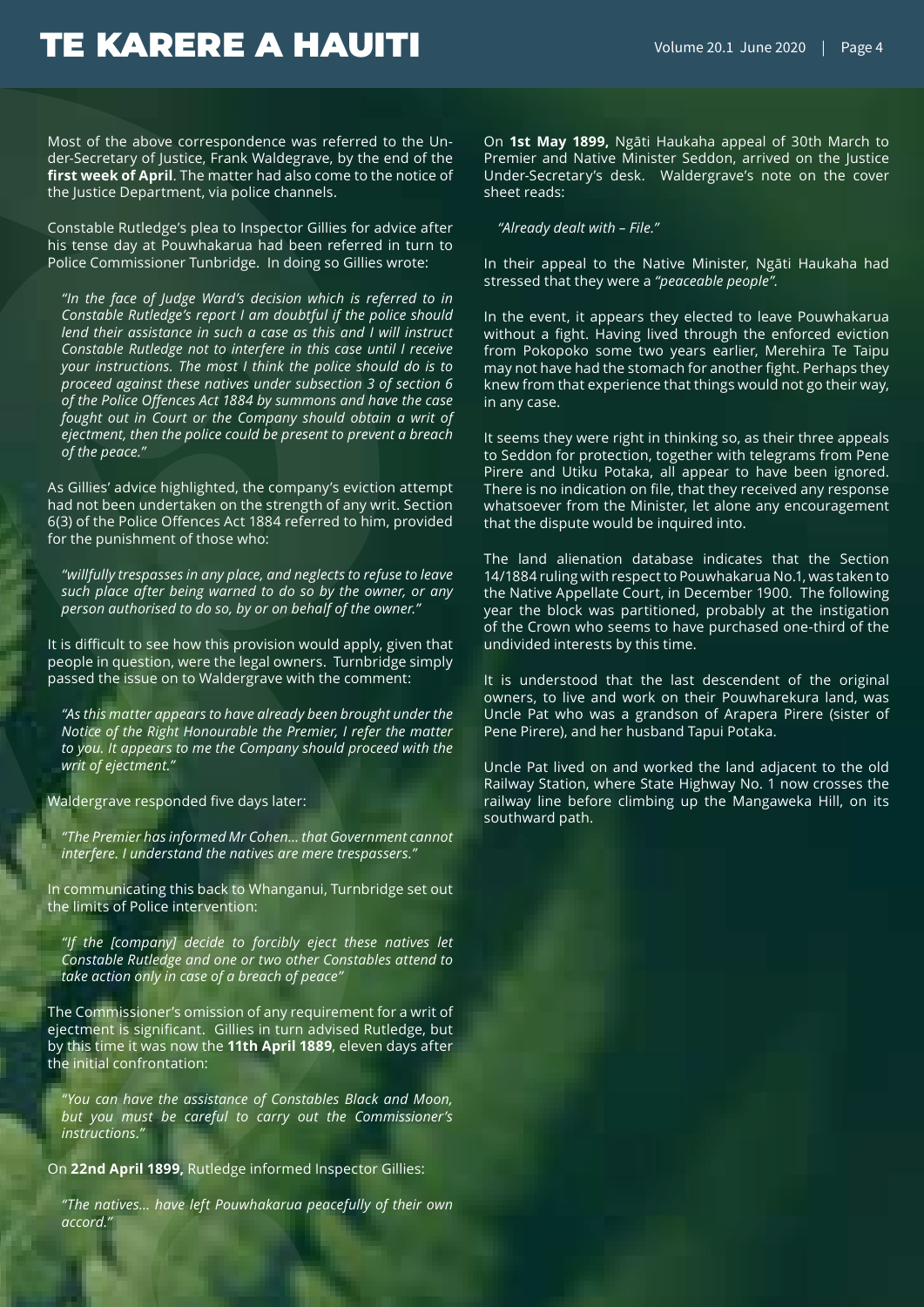### **Covid-19 - From a Māori Perspective**

**Adrian Wagner**

**—**Kia ora tātau ngā uri a Hauiti This is a little catch up with what we have been doing in Wellington.

When the country went into lockdown only essential workers could travel about, and everyone had to stay at home, or work from home. Working in the media we were one of the industries deemed as essential and so we continued to work throughout the lockdown.

We had visits to parliament to the daily press conferences with the Prime minister and Dr Ashley Bloomfield, the Director General of Health, and sometimes Sarah Stewart Black New Zealand's Director of Civil Defence and Emergency Management, and the new Police commissioner Andrew Coster.

At first there was a lot of anxiety as we received reports from abroad, where people who had contracted the virus were dying in huge numbers. Despite that, there were still people who did not really take this seriously and went out and socialised even though this presented a danger to their family. Police were busy giving out warnings to people for breaking their bubbles and not following the instructions, as set out by the Director General of Health.

There were many conspiracy theories on social media that at first look seemed legit but, as I delved into them and conducted more research, I found that if people believed in them that could put them in danger of contracting the virus, not to mention passing it on to their families. Some said that what the government was telling everyone was a lie. A lot of these people making these claims were from overseas, but Māori and other New Zealanders still shared what they had to say. We had seen the case of a function in Bluff where, at a wedding one person who had the virus ended up passing it on to over a hundred people, of whom two died as a result.

With that in mind, iwi around the country began to plan before the government had decided to lock the country down. There had been much talk of the pandemics that had affected Māori in the past, and that we were the one people who knew most about the 1918-1920 Spanish Flu epidemic, that killed 50 million people Worldwide, including a huge number of Māori.

We learned that there many more pandemics that helped to decimate the Māori population from the arrival of Pākehā to Aotearoa with its diseases that no one here had immunity to, right down to the 1960s. According to Dr Rawiri Taonui, Māori were in a constant state of pandemic, and because of that were deemed dirty.

When iwi responded to the pandemic it was with those things, from the past, in mind. Te Whānau A Apanui were the first to set up checkpoints at their borders, they were lucky that there is only two entry points to that tribal territory. They were followed by Ngāti Porou and then iwi from the far North and finally, to the South and North of Taranaki. According to Dr

Rawiri Taonui, these are the reasons that Māori statistics, for Covid-19, are so low.

Of all the people who contracted the virus in this country, 126 were Māori and 87 were from the Pacific Island community. The actual testing stats are not good for Māori, Pacific and Asian communities at this stage (The first day of level 2) and there is debate as to whether, or not, this is due to systemic racism within the health department. That is another tohe for another day!

On a personal level though, it seemed a little inconvenient at first, but I enjoyed the lockdown. Streets were clear of people and there was no need to live the pressures of everyday life that comes through normal daily activities. My children were home with their mother, and for me, that was a good feeling to know that they were safe.

I was able to get out of my wife's hair by going to work every day, which was great, as each week we were able to interview key people, in both the Opposition and Government, about things like the upcoming budget and issues relating to the government's response to the pandemic.

Recently, the government in its rush to create legislation to allow for level 2, was seen to have discriminated against Māori. At tangi, it was proposed that only 10 people at a time were allowed and this created such an uproar, because pubs, gyms and theatres were allowed 100 people at a time.

The government backtracked and increased the number to 50 after much protest. This was said to be paternalistic, with many Māori saying the government were being sneaky in pushing this legislation through without consulting widely. It seemed that the government did not trust Māori to look after themselves at tangi.

The proposed legislation was also going to allow police to go on to a marae, or into a home, without a warrant. In the early iteration of the legislation marae were written into this, but subsequently the word has been taken out in a revised version of the law. This was said to have been racist, as no church, mosque or other place of gathering were mentioned in the law and many people said that Māori were being targeted.

The law was to be in place for 2 years but after protest will now last for 90 days and will be reviewed at that stage. It has been a highly unusual time and there are many things to think about in the coming year. The country's borders are closed and there are no more foreign tourists entering Aotearoa. This has meant that the tourist industry is taking a huge financial hit. However, many have said it is time that we created higher valued jobs and a more robust economy. Ngāti Hauiti and other iwi have a long-term view for our country and it has been said that the rest of the country can learn from us 'natives'.

Heoi anō. Kia haumaru ai tātau katoa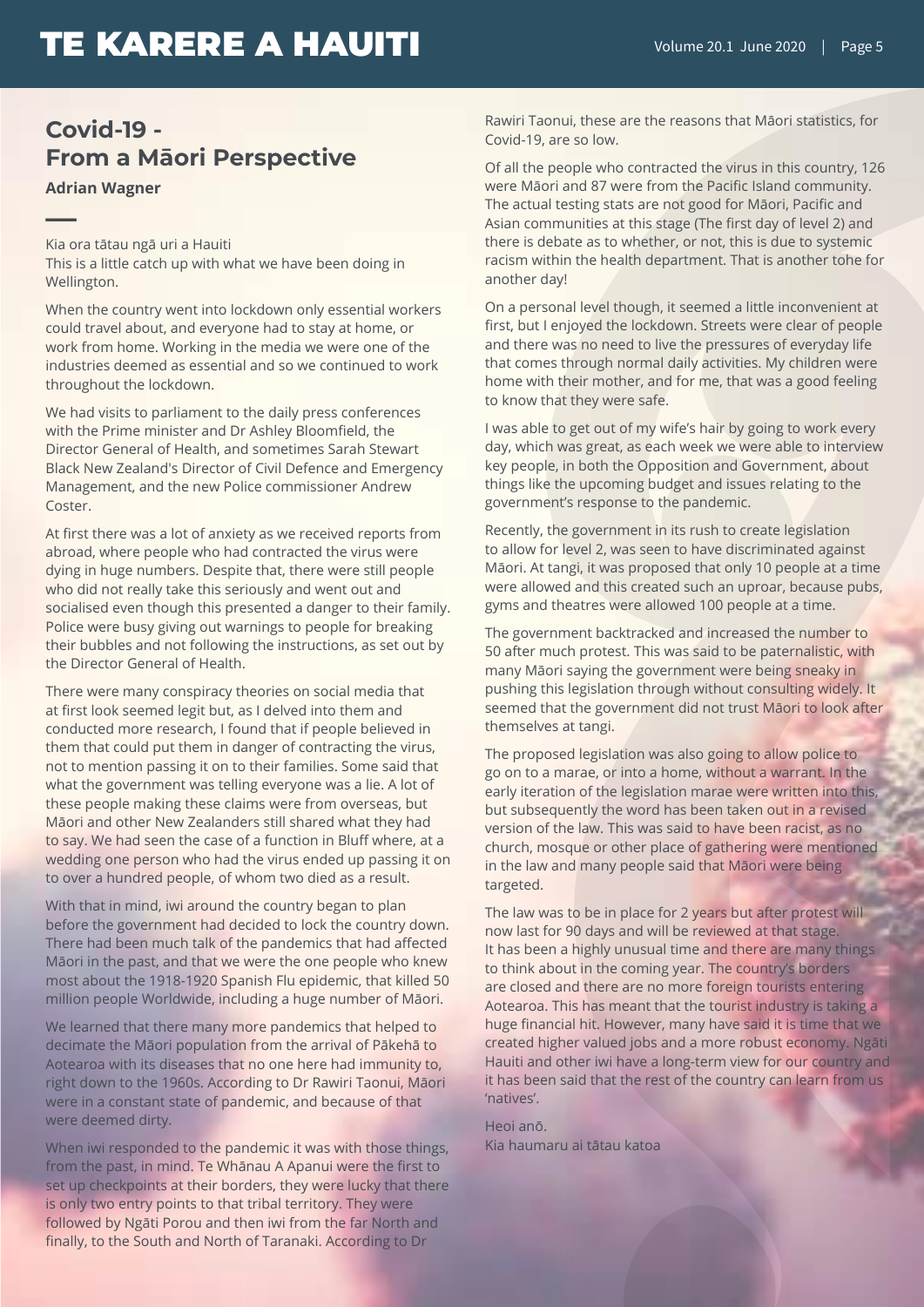

### **Message from Convenor Te Rūnanga o Ngāti Hauiti**

**Dr Heather Gifford, Convenor**



Ngā mihi ki a koutou ngā whānau o Ngāti Hauiti

He uri au nō ngā awa e rere nei, ko Rangitīkei, ko Whanganui. My Hauiti whakapapa is through Mohi Pirere from the Haukaha Hapū of Ngāti Hauiti. My grandmother was Tawhara Pirere who married Charles (Charlie) Hyland and my late parents were Bernard (Barny) and Dorothy (Dot) Hyland. I was a whāngai to

Bubs Gifford (Barney's sister). Ko Heather Gifford ahau.

I am a Māori public health researcher and have lived and worked in Whanganui for the past 45 years and have been passionately involved in Ngāti Hauiti development for the last twenty years.

In February of this year I was honoured to be elected, by our hapū delegates, as the Convenor for Te Rūnanga o Ngāti Hauiti. I wanted to take this time to let everyone know what the Rūnanga does on your behalf, who our delegates are, and in particular what we have been doing over this very challenging Covid19 pandemic period.

Te Rūnanga o Ngāti Hauiti is the representative tribal body for ngā whānau and hapū of Ngāti Hauiti. The primary area of Ngāti Hauiti influence can be broadly described as extending from the confluence of the Moawhango and Rangitīkei Rivers in the north to the Waitapu Stream in the South, and from the Turakina River in the west to the summit of the Ruahine Range in the east.

The kaupapa matua of the Rūnanga is to develop and protect all those things that relate to Ngāti Hauiti whānui. The role of Te Rūnanga o Ngāti Hauiti is to provide leadership through governance, which involves giving guidance and direction; this leadership is critical at this time of global and national uncertainty and crisis.

While we have managed, through effective national and iwi leadership, to slow down the spread of the virus within Aotearoa we are still mindful of the longer-term impacts on our whānau, for example; growing unemployment, food and housing issues, higher levels of family violence, delays in health care and an unsure future. Reflecting on the lives of our tipuna and the grief they endured through previous pandemics, we take heart in their bravery and the visions of hope they embraced as they moved forward to build a better world for us to inhabit. This task is now ours.

During these very challenging times of the COVID19 pandemic

a group of nine Rūnanga members and our General Manager have come together each week as a leadership team to plan how we will respond as Hauiti to this pandemic. We have read a lot of advice and information coming from all sources, have discussed what we think we need to do and have made decisions as required. We have tried to keep our whānau informed through our two Facebook pages and through our hapū delegates.

We have worked very closely with our neighbouring health service providers in Taihape (Mokai Patea Services), Marton (Te Kotuku Hauora) and Whanganui (Te Oranganui Trust) to ensure our Hauiti whānau, within our wider rohe and regional boundaries, are supported directly through a collective response to the pandemic. We have also worked alongside the wider iwi collective of Te Ranga Tupua (Sth Taranaki, Whanganui, Ruapehu and the Rangitikei) and have benefited from some excellent regional iwi leadership.

I am not doing this work alone; for the first time in over a decade we have a full team of hapū delegates. Please take a look at the table below and note who is representing your hapū. We encourage everyone to get in touch with their hapū delegates and offer support and encouragement; please take the opportunity to share your perspective on Hauiti development with them so that we all become better hapū reps and quoting Jacinda; "we work as a team of 1,959" (the registered population of Ngāti Hauiti in 2019).

| <b>HAPŪ</b>               | <b>DELEGATES</b>                    |
|---------------------------|-------------------------------------|
| Ngāti Ruaanga             | Gail Allsop<br><b>Thomas Curtis</b> |
|                           |                                     |
| Ngāti Upokoiri (o Hauiti) | Susan Murray                        |
|                           | Adrian Wagner                       |
| Ngāi Te Ngāhoa            | Neville Lomax                       |
|                           | Panja Winjata                       |
| Ngāti Tamatereka          | Mina Bourke                         |
|                           | Peter Fraser                        |
| Ngāti Haukaha             | Dr Heather Gifford                  |
|                           | Marlene Cooksey                     |
| Ngāti Whiti Hauiti        | Anthony Thompson                    |
| Ngāti Tūmokai             | Amanda Lomano                       |
|                           | Utiku Potaka                        |
| Ngāti Hinemanu            | Barbara Thomason                    |
|                           | Raihania Potaka                     |

I want to finish by thanking all those who have been working so hard on behalf of Ngāti Hauiti over the last three months, in particular our General Manager, our technical advisors and admin support, the Hauiti Covid19 leadership team and those who tirelessly represent us on a number of iwi boards such as Te Ranga Tupua and the Iwi Chairs Forum (often meeting every couple of days during the rahui). A big thank you to everyone involved; without your collective support, advice and encouragement, this time would have been a lot harder for all concerned. Take care whānau, read your Facebook pages to stay updated, stay safe and play by the rules to keep everyone safe, and do let us know what you think and how we can support each other, as Te Rūnanga o Ngāti Hauiti.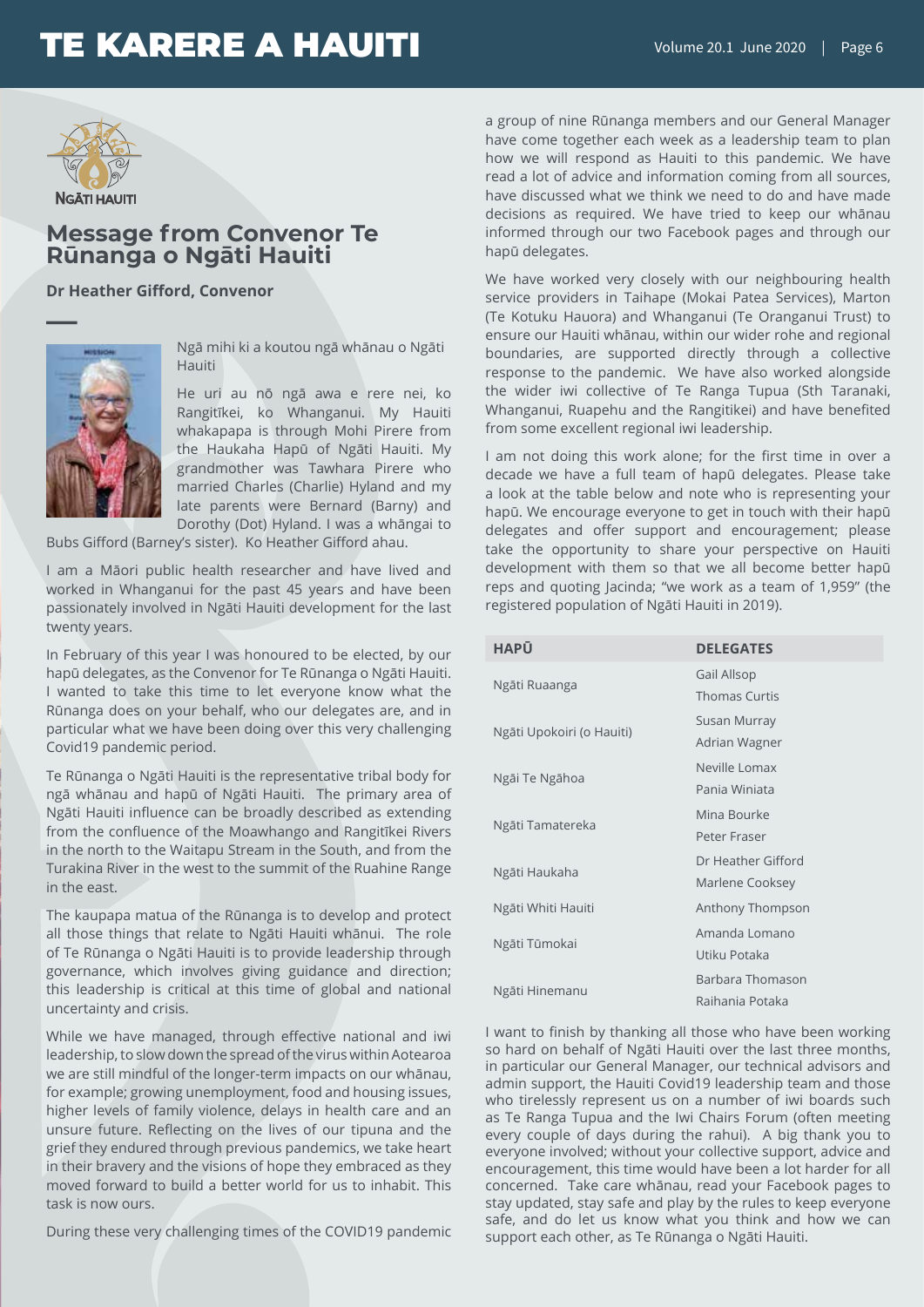

### **General Managers Report** Robert Martin

Tēnā Koutou e ngā whānau o Ngāti Hauiti, ngā mihi nunui ki ā koutou katoa

The last three months of our lives have been greatly affected by a circumstance that can only be described as incredibly extraordinary with life changing outcomes. It has been a period that we, hopefully, will never have to experience again.

Covid-19 has wreaked havoc amongst the communities of the world. The shutdown of borders, and the devastation of the global economies, is unprecedented.

New Zealand has been less affected through the implementation of sound, prudent and effective strategies, which were enacted in a timely fashion. So, credit must be given to our government and its authorities that allowed for this to happen.

As I am writing this, we are just starting to see the lockdown levels being lowered and relaxed. This has come from a combination of many things, but the determined, collective and stoic approach by all Kiwis, has been the key reason for our successes, to date.

I would like to single out the approach from Māori across the motu. I am extremely proud that, as Maori, we have nationally mobilised ourselves against this threat and thrown every protective measure possible around our most vulnerable whānau. We have worked alongside each other and sent loud messages to government and local/regional agencies, to ensure that Māori are being provided with equity, in the process of assistance and support measures.

It was critical to put in place these measures so that Iwi/Māori could wrap the relevant care packages around our people, who were desperately seeking our help. Our tangihanga had restrictions and limitations placed on them, making it extremely difficult for our people to mourn under our usual tikanga protocols. Most of our marae were closed, stripping our people of one of the most important identities as Māori. Our kaumātua were told to be particularly vigilant, as they were the most vulnerable, resulting in many cases where they were left to their own devices, to manage through the mental challenges of isolation, away from their loved ones.

There will be a lot of lessons learnt from this process. My personal hope is that we have gained a better understanding of life, as there has been a lot of compassion and aroha shown within our tiny nation. I hope that, moving forward, we do not lose sight of the things that united us in these most desperate times.

On a local front, Ngāti Hauiti has been working alongside our Regional Iwi Chairs group; Te Ranga Tupua, to provide the leadership needed for our service provider groups to initiate Iwi led initiatives. Te Ranga Tupua has fronted this pandemic head-

on, and the outcomes achieved to date have been notable on a regional basis, for the types of support that has been provided.

My final message, around the pandemic Covid-19 threat, is that everyone remains alert and vigilant, and takes heed of the requests to maintain healthy and safe practices, into the future. This will empower you to protect yourself and your precious loved ones. Let's not allow complacency to be our downfall, by undoing the hard work and sacrifices, we have made to date. At a micro level within our Iwi, there has been a strong drive to plan ahead by putting in place strategies that will continue to provide for, and support, the wellbeing and sustainability of our Iwi.

Te Maru o Ruahine Trust has been working alongside our other operational managers, within Group Hauiti, to ensure that the objectives we are targeting are in support of our kaupapa of protecting our identity, our whakapapa and the wellbeing of our whānau through, social, health, environmental and economic initiatives.

Sadly, we bid farewell to our staff member Wharerimu Steedman. Wharerimu is about to undertake a new journey for herself and her whanau and we support her decision moving forward. Wharerimu has been part of our organisation since late 2014. She was tasked to undertake the role of Cultural Coordinator for our Iwi. This was a diverse role, which required multiple skills sets to manage. Wharerimu managed the database, website, Hauiti whānau Facebook page, was instrumental in developing a sound communications framework that allowed timely and relevant information flow to our Iwi members.

Wharerimu was also tasked with the logistics and management of our He Whetu Arataki noho, Ngāti Hauiti dinners and our Marae based wānanga and the Waitangi Claims Hearings weeks, held at Rata Marae. She has also done some incredible work, following on from others, in taking the Te Karere newsletter to a new high level. Her dedication, capability and commitment to roll these editions out, has been exemplary.

The Trust will be much the less without her, and on behalf of our Rūnanga, Trustee's, fellow staff and myself, I wish Wharerimu all the very best for her future aspirations. We thank you sincerely for your contribution, efforts and commitment to our Iwi. You have shown incredible strength and humility in times of challenge. You always had your heart out to offer to anybody in need, and that strength in you will be an asset for anyone who experiences it, as you continue on your next journey. Ngā mihi whānau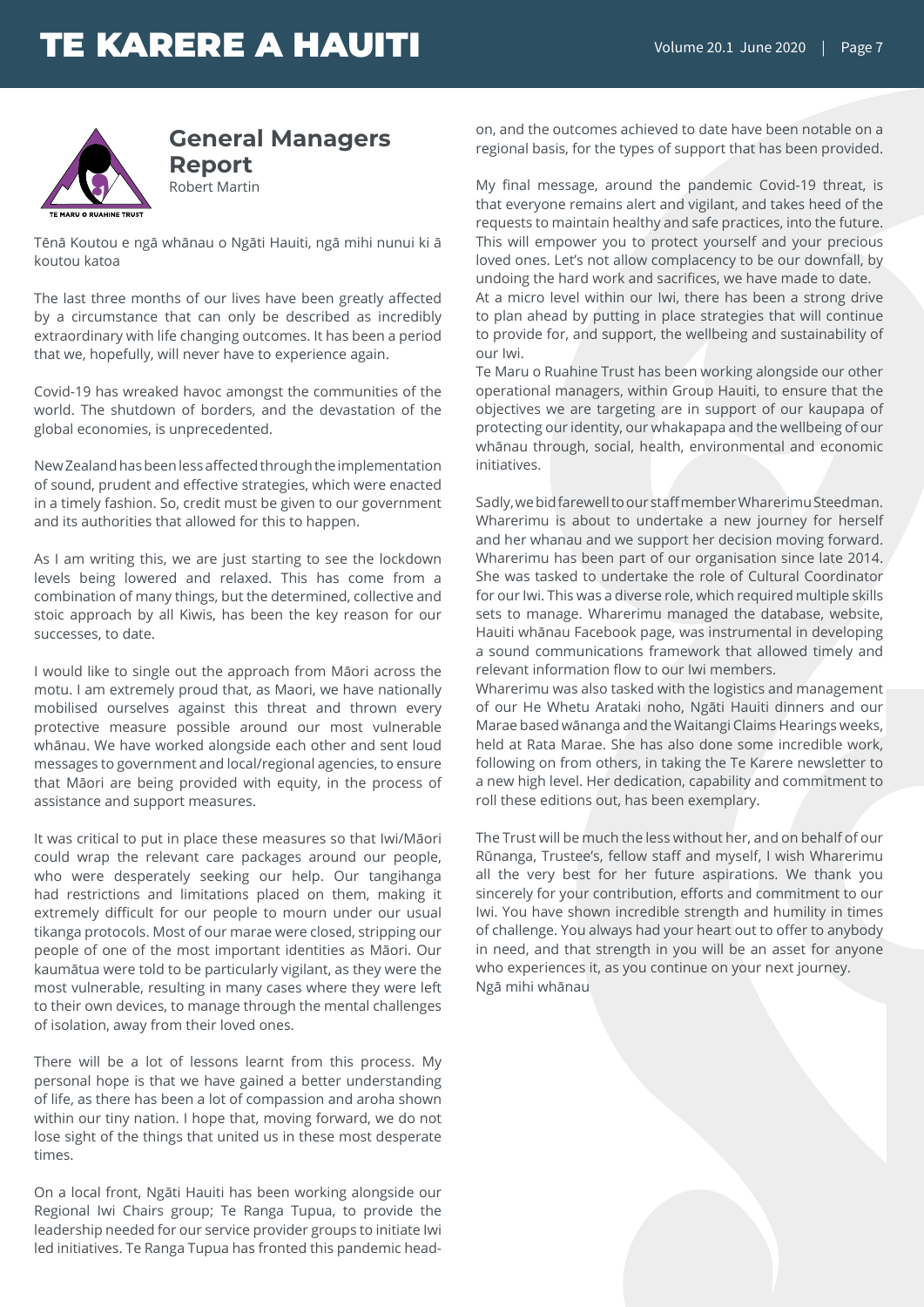## TE KARERE A HAUITI Volume 20.1 June 2020



**Rauhuia Environmental Services (RES)**

General Manager Robert Martin

#### **Ngā Puna Rau o Rangitīkei Environmental Project**

Months of work and engagement have started to pay dividends for our Iwi collective. The strength of our catchment wide approach and our strong affiliation with our Iwi partners has seen our Ngā Puna Rau o Rangitīkei (NPRR) collective being funded for two further environmental programmes. Our collective is made up of five Iwi including Ngāti Tamakopiri, Ngāti Whitikaupeka, Ngāi Te Ohuake, Ngāti Hauiti and Ngā Wairiki-Ngāti Apa. Although, on the surface, they may appear similar, the outcomes will be distinctly different. However the synergies, of both sets of funding, will align nicely as we build towards our future aspirations of protecting our precious taonga.

The first funding stream funded by the Ministry of Primary Industries will enable Ngā Puna Rau o Rangitīkei (NPRR) to engage additional expertise and capacity to assist with the development of potential project proposals for future 1BT (One Billion Trees) Partnerships funding. A strong theme with this funding will be focused on jobs and economic growth.

Our focus will consider various factors but, high on the agenda, will be assessing potential options that offer:

- labour and workforce development to support our environmental initiatives,
- assessing options for tree planting and restoration projects across the Rangitīkei catchment,
- establishing sustainable environmental economic business models that will benefit the wider catchment
- building capability within NPRR to advise and inform landowners on tree planting and restoration projects.

The second funding stream has been sponsored by Te Puni Kokiri. This work will be led by the Ngā Puna Rau o Rangitīkei collective (NPRR) and will be developed in collaboration with key stakeholders in the catchment.

This funding will enable NPRR to engage with hapū/whānau and the broader community throughout the Rangitīkei catchment to:

- hold a series of engagement hui to present on the Strategy and Action Plan that we developed under the Te Mana o Te Wai funding. This lays out a long-term strategy that we want to share with our community stakeholders,
- we want to gauge buy-in and interest in undertaking and/or supporting projects and actions as outlined in the Strategy and Action Plan; and from this process scope out projects and identify potential partners and funding opportunities for these projects and actions.

#### **Rangitīkei Lakes380 Hui**

Members of the Lakes380 project team and iwi representatives of the Ngā Puna Rau o Rangitīkei project, came together early in the year, for another visit to Lake Oporoa to undertake some

core sample drilling. It was also an opportunity to invite along a group of other stakeholders, who we work with, together with others who we are proposing to undertake future projects with.

It was a great day, and for the first time we had the pleasure of hosting a group of our rangatahi from Taihape Area School, to share and experience what we are trying to achieve through this work programme. We undertook some further core sample drilling, at the side of the lake, to demonstrate to the attendees the process and to then analysis the history associated with the core samples.



*Our rōpū included members of NPRR, Taihape Area School students and staff, GNS scientists, The Cawthron Institute scientists, Horizons Regional Council staff and one Councilor, representatives from the Ministry of Primary Industries and The Rangitikei District Council.*



*Our rōpū basking in the sun beside Lake Oporoa*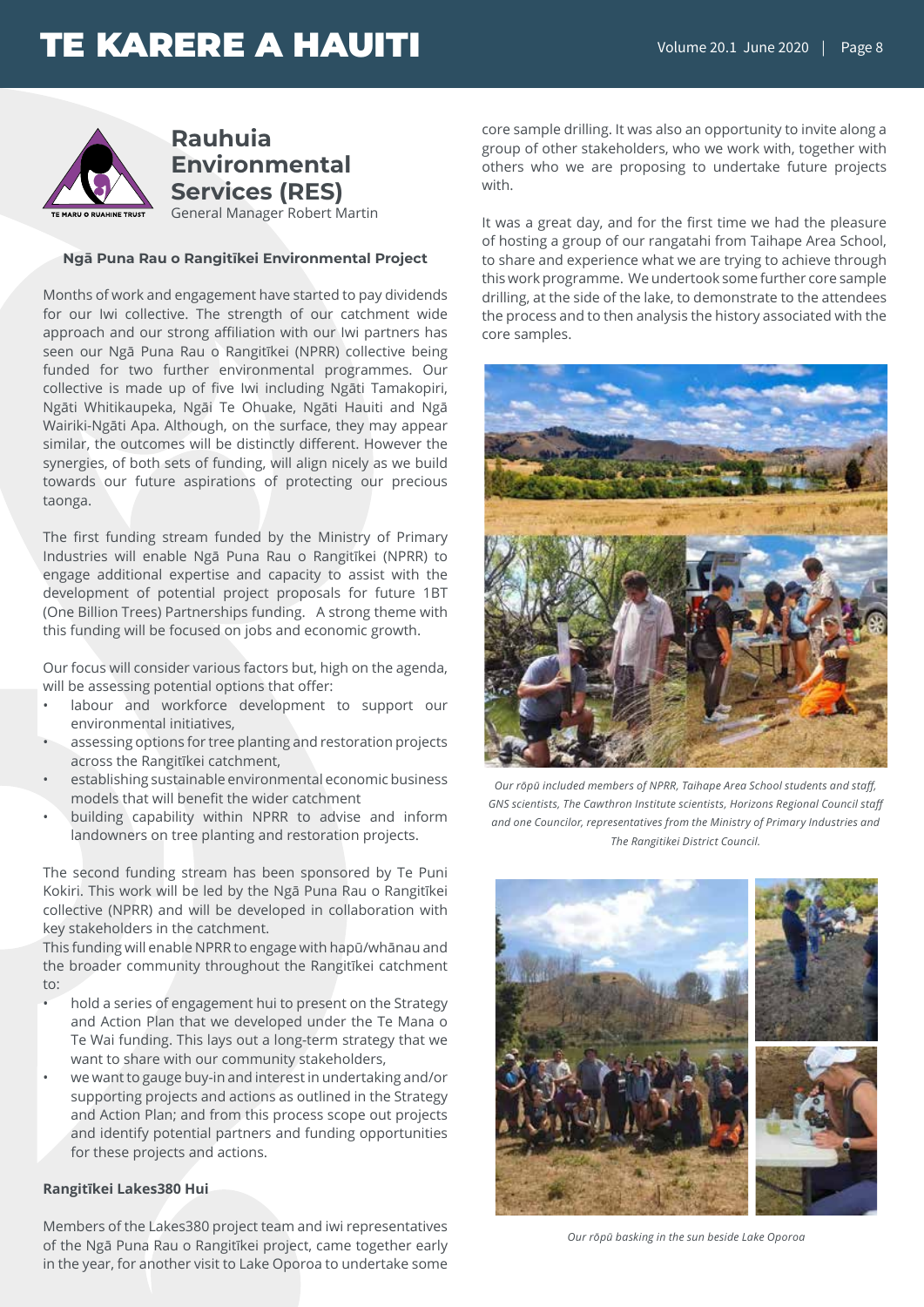

Research for Maori Health and Development

#### **Dr Amohia Boulton, Research Centre Director**

In this edition of Te Karere we let you know how the Covid-19 pandemic has affected our workplace, and how our staff have been active in supporting Ngāti Hauiti in its efforts to respond to the pandemic. We also touch on the work that is occurring more widely in Te Ranga Tupua as our Iwi leaders look to a recovery phase in the region. We then outline a new study that will be taking place this year, which will involve Hauiti whānau as participants and a Hauiti member as one of the researchers on the project.

#### **Whakauae and Covid-19**

As whānau have been coming to grips with the Covid-19 pandemic, so too, we at Whakauae have had to respond to our rapidly changing circumstances. The first case of Covid-19 in Aotearoa was reported on 28 February 2020. A four-level alert level system was introduced on March 21st to manage the outbreak within New Zealand. While the country started at Alert Level 2, by March 23rd we were at Alert Level 3 and an announcement had been made that we would be going into complete "lockdown". By Wednesday of that same week, March 25th, offices around Aotearoa were closed and we were all living in our bubbles, at home.

For Whakauae, the announcement regarding "lockdown" meant we had three days to move our business from our new offices on Ridgway St, to our respective homes and bubbles. Our administration staff were kept busy ensuring we all had the necessary equipment and technology to continue our work in as seamless a way as possible.

Desks and computers were re-located to peoples' homes; files were whipped off shelves and taken home; printer cartridges and other stationery supplies were given out so that our researchers, as much as possible, could keep our core business going during the lockdown. I would like to acknowledge the hard work of all my team during this time and the calm and efficient way they went about adjusting to these unusual circumstances. We are incredibly fortunate in that the nature of our business means we could all continue to work during the lockdown. We were also acutely aware however that other whānau were not as fortunate. Hence, in addition to looking after our business, WRS staff were also deployed to support Ngāti Hauiti (and therefore Hauiti whānau) as it responded to the pandemic.

Within the first week of the lockdown, Heather Gifford, our Research Consultant at WRS and new Convenor of the Rūnanga, established what has come to be known as the Ngāti Hauiti Covid-19 Leads Group.

Gill Potaka Osborne and Mel Potaka Osborne have been ably assisting Heather, dealing with communication of information out to Iwi members (Gill), and secretarial duties (Mel). If you are on Facebook, you will have no doubt received the regular updates Gill has been sending out, ensuring official communication and information from Whanganui DHB, the Te Ranga Tupua Response Hub and others has been getting out to whānau in a timely manner. The Covid-19 Leads group has effectively spearheaded Hauiti's response to the pandemic, and Whakauae have been privileged to support this important work where we can.

Across the rohe, the Te Ranga Tupua (TRT) collective of Iwi have also been demonstrating much needed leadership for our Māori whānau. For my part, I am one of a number of people working with the "TRT Growth Team", a technical support group for the Te Ranga Tupua Response Hub. Our primary role is to support Te Ranga Tupua (TRT) Iwi Chairs to develop long-term strategies for the collective.

While this group has been convened in part, because of the threat Covid-19 poses to our communities, the ultimate goal of the group is to take advantage of the ability to work differently; to make improvements; and gain greater traction with Crown agencies so that Te Ranga Tupua can reach its potential as a collective, thus substantially advancing the interests of all Te Ranga Tupua Iwi. I am excited by the innovation and resilience shown by our people, in this most difficult of times, and look forward to the many opportunities that we can take advantage of, as Māori, as we come out of the pandemic.

#### **The Perceptions of Papakāinga Project**

The concept of "home" is an important one in te Ao Māori. As Māori we identify ourselves according to our lands, where we are "from", thus when being introduced, or when we introduce ourselves, we recite our pepeha, sharing our whakapapa. In reciting our pepeha we reference aspects of whenua such as awa, roto and maunga – sites that are significant and important to us and our people.

While it has been established that home is a "multidimensional concept" (Mallet 2004), little research has been undertaken which investigates the diverse and possibly contradictory meanings of "home" for urban and rural Māori across generations. Not only is there a lack of research on the meanings of "home", but there is little research on the implications of how Māori from different backgrounds and generations, think of, and consider the concept of "home" and what that means for their identities and for accessing specific services.

Last year we were fortunate in being awarded a small seeding grant from Nga Pae o te Māramatanga, the Centre of Research Excellence for Māori, to conduct a study that looks at the idea of "home", and what it means for two distinct Māori communities. We are partnering in this study with colleagues from Wai Research, the research centre of Te Whānau o Waipareira in Auckland. We have a long and fruitful research relationship with Wai Research and this study represents the third project we have been involved in together.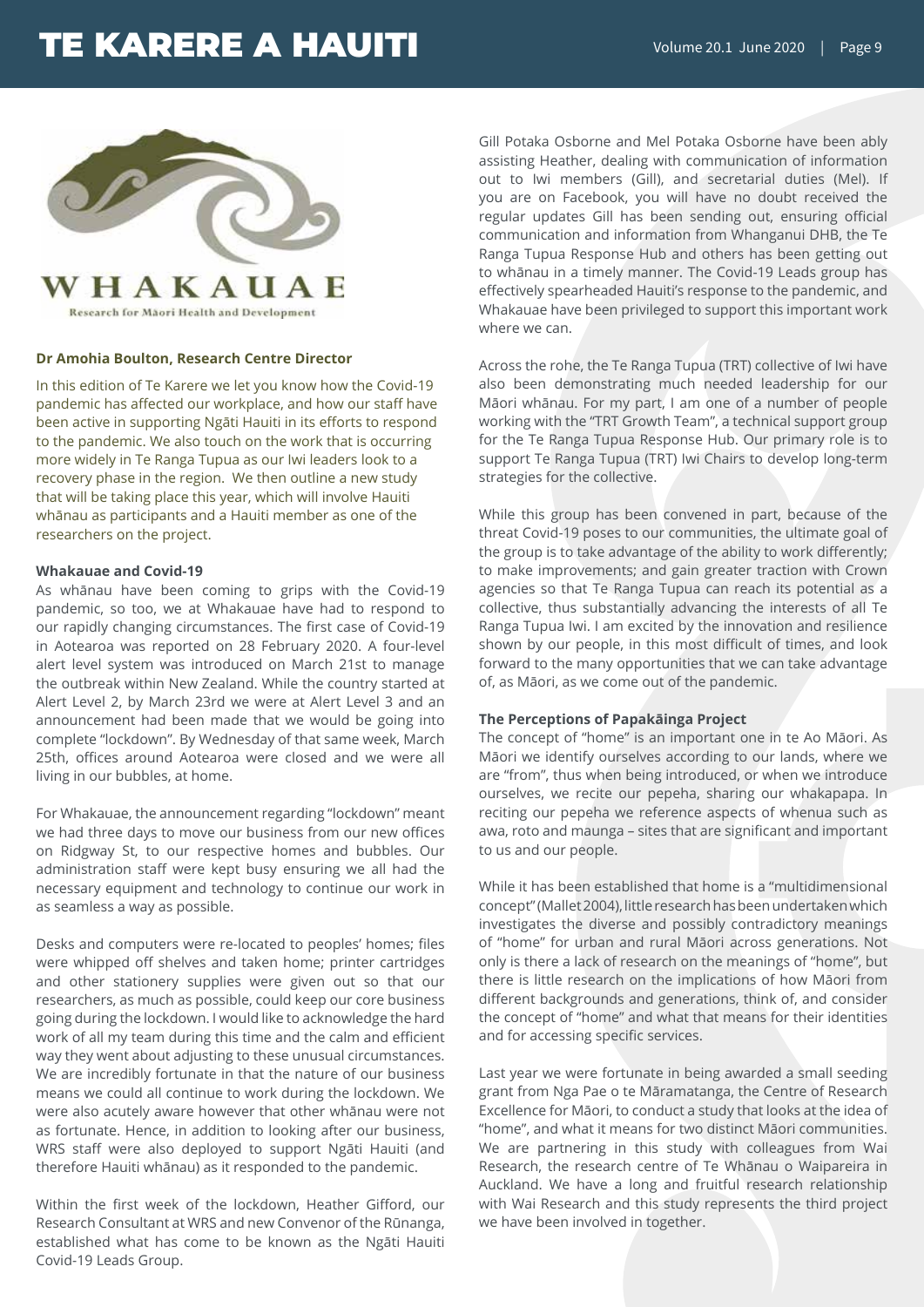The project is a small pilot, involving interviews with just 6-8 Ngāti Hauiti whānau and a further 6-8 whānau who are associated with Te Whānau o Waipareira. It is hoped that, based on the results of this small study we will gather enough information (and interest!) to look at undertaking a bigger study, involving more people, in future years.

The study runs for 12 months and during that time we hope to find kaumatua, pakeke and rangatahi willing to talk to us about their understanding of the concept of "home"; how this concept influences their lives; how it might influence decisions regarding the types of (particularly health) services they access and use, or would like to access and use.

We are pleased that Anthony Thompson (Ngāti Hauiti, Ngāti Whitikaupeka) has agreed to join the research team as an interviewer for the study. Many of you will know Anthony, who is currently studying towards a Bachelor of Science, with a double major in Environmental Science and Geo-Spatial Science in Auckland. Anthony is also one of our Whakauae Board members and is a Rūnanga delegate, representing the Ngāti Whiti Hauiti hapū. Anthony will be contacting people throughout May and June in the hope that they will agree to be interviewed for the project. By September of this year we will have collected and analysed all our data, with a view to

presenting it back, to our respective communities towards the end of the year.

By conducting this small study, we hope to achieve a better understanding of how different generations conceptualise and think about where "home" is, and the types of services they need at "home". We will have also gathered the foundational information required to apply for a larger grant that would allow us to explore this topic in more detail, and with many more participants. The study would have also provided the opportunity for community members to consider what they need, or want, from their homes and communities in relation to services and amenities.

Updates, about the study, will be posted on our website, so please make sure and take a look to find out about this study and many others that we are undertaking in 2020. www. whakauae.co.nz



*A view of Otara, looking south from Okahupokia Pā. Piwhirangi Urupā is at centre of the photograph, beyond the bridge.*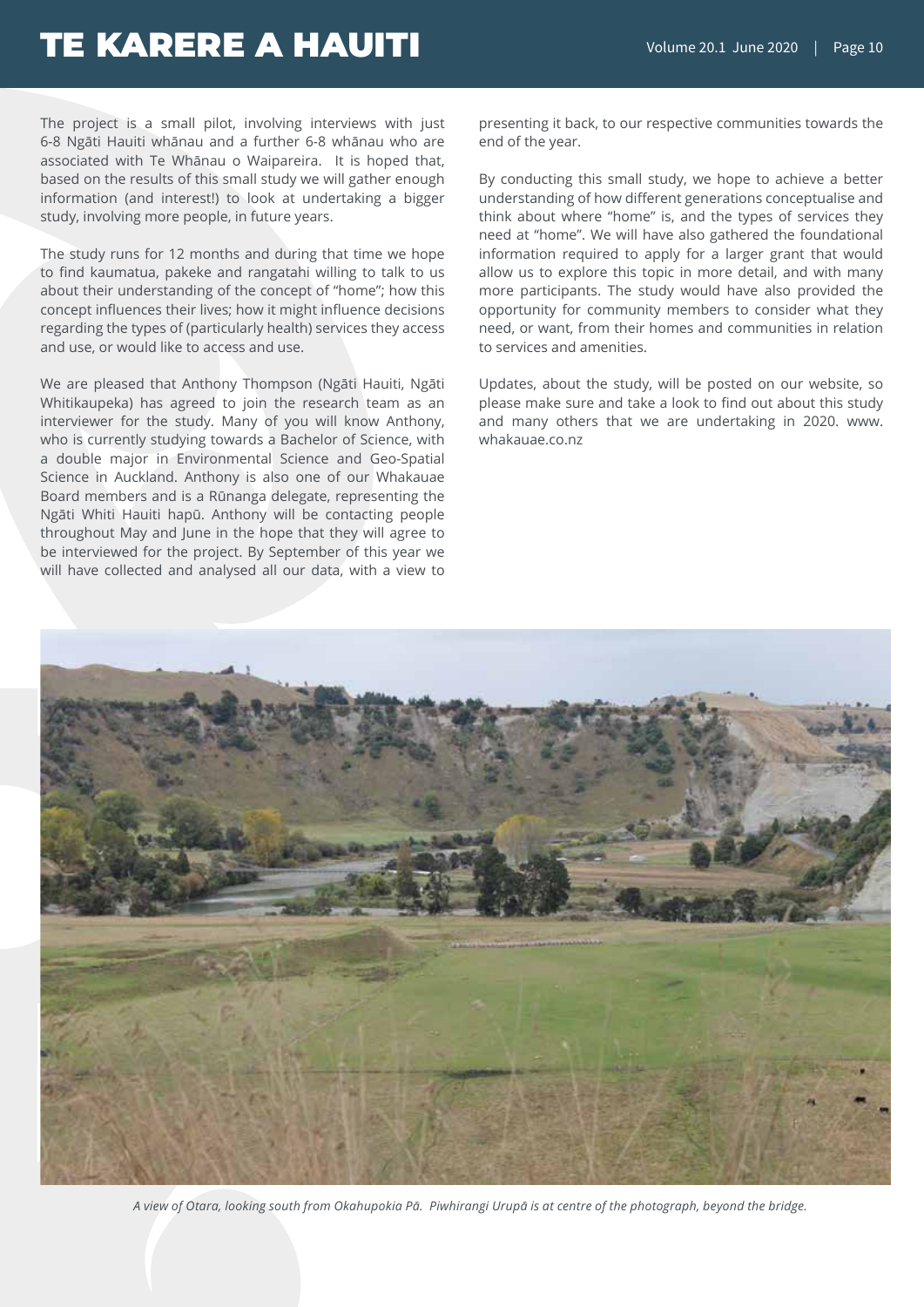



### **Mōkai Pātea Waitangi Claims Trust Utiku Potaka, Chairman**

The Kaweka and Gwavas Forest Waitangi Tribunal claim hearing was heard at Omahu in February which brings to an end the evidential hearings and leaving just two closing submission hearings. These last two hearings have been postponed due to the Covid-19 Pandemic however it is anticipated they will be held well before the end of the year. The last closing hearing will be held at Rātā and therefore we are keen to have as many of our whānau in support at the end of the hearings process.

#### **What can you do? Support Ngāti Hauiti mana at the last hearing by taking the time to attend.**

If you want to catch up on some of the evidence we have already submitted to the Tribunal, then you can review them by going onto the Mōkai Patea Waitangi Claims Trust web site in the Documents Folder.

#### **Mandate and Direct Negotiations**

Following a resounding vote in favour (80%) of mandating the Mōkai Pātea Waitangi Claims Trust to negotiate our settlement, the Crown have now publicly advertised seeking submissions on the draft Deed of Mandate (on 16 May 2020). For anyone wanting to make a submission, they will have four weeks to get their submissions in.

We are asking as many of our whānau to write a submission in support of the draft Deed of Mandate. This is important as there still remains opposition from the Ngāti Hinemanu me Ngāti Paki Heritage Trust who continue to undermine our iwi structure. The Claims Trust and Te Rūnanga o Ngāti Hauiti has consistently rejected their assertions for Iwi status as it will mean they will hold mana whenua over the rohe of Ngāti Hauiti and many of our hapū.

#### **What can you do? Support Ngāti Hauiti by making a submission in favour of the draft Deed of Mandate. If we have your email address, we will let you know what and when to do it.**

Once the Crown has assessed the submissions, the Crown will decide whether or not mandate is granted to the Claims Trust.

*Whakahokia tōku Whakapapa tōku whenua tōku whanaungatanga kia whakapiki tōku wairua* Return my identity my land my relationships to Uplift my spirit



### **NGATI HAUITI**

### **Economic Prosperity Utiku Potaka, Managing Director**

### **Fisheries**

While Ngāti Hauiti fishing assets are relatively small in comparison with most other iwi, we do provide a modest return year on end. The industry itself is very much influenced by global fluctuations in supply and demand and therefore so are the returns. The last fishing season saw strong returns from our consortium, Ngā Tapuae A Maui Consortium (sold through Sealords) and Moana NZ, netting us around \$30k. Moana NZ reported the following:

Sealord Group Limited had a stellar year with a 33% profit improvement from the prior year. This was due to strong pricing in both export and domestic markets, further profit optimisation of product formats and sales channels, a good squid season and a record profit year for Petuna Aquaculture, Sealord's Tasmanian salmon joint venture.

Moana New Zealand's operating earnings before tax and interest (excluding its 50% share of Sealord earnings) were 104% of plan and up 11% on last year's earnings. The company is beginning to realise benefits from innovation and operational excellence across the group and continues to achieve favourable pricing for their premium quality products. However, our blue abalone business remains a challenging proposition.

The two highlights this year were the fin fish and oyster businesses, both exceeding our plan. Fin fish achieved a 24% lift despite a 20% cut to the total allowable commercial catch for tarakihi caught off the east coast of the North and South Island. The oyster business also achieved a 10% lift on plan.

Moana's lobster earnings are generated through its involvement with Port Nicholson Fisheries, which is a pan-iwi business solely focused on lobster. The earnings through Port Nicholson Fisheries exceeded plan which is a great outcome in light of a small reduction in total allowable commercial catch and challenging market conditions in China, where most export quality lobster is sent.

As we look ahead to the new fishing year, so far, it has got off to a strong start with sales of our smaller parcels of Annual Catchable Entitlement (ACE) doing extremely well. However, it is too early to tell what impact Covid-19 will have on the fishing industry.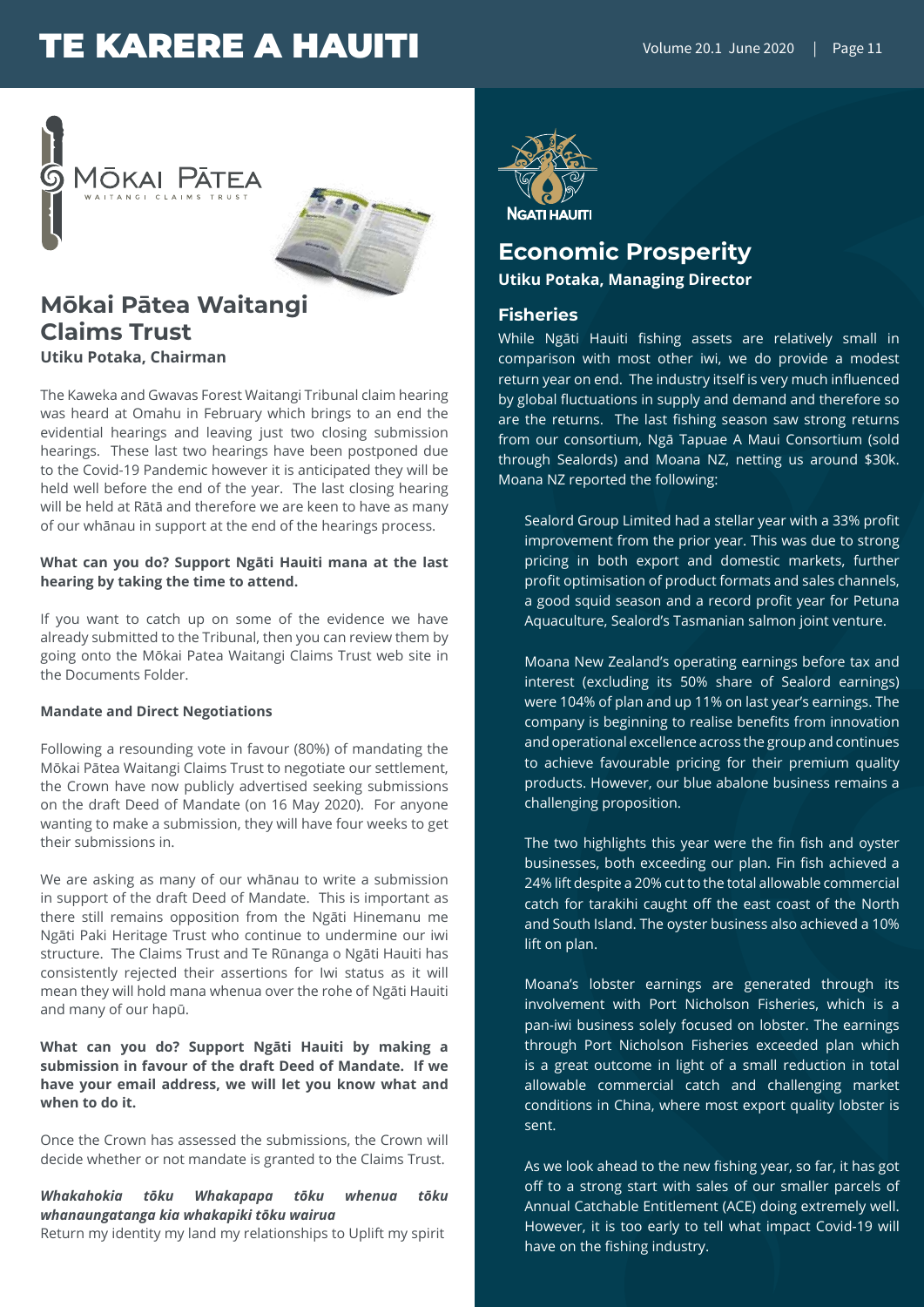

### **Rauhuia Farming**

It has been another long dry summer, which saw the Pourewa stream dry up for near on four months. Fortunately, it was not as hot as it normally gets and, therefore while weather conditions were challenging, we were able to farm our way through it by using our feed supplement.

One of the features of the weather conditions was the strong manuka honey season having collected almost 3,000kg of manuka honey of differing grades from 90 beehives. This compares with 550kg collected last year. Our net profit from the honey this season is conservatively estimated at \$43k compared with \$8.5k the previous year. Based on the these figures, we are investigating expanding business over the next two years which, will create up to two new jobs. This form of diversification helps generate additional income streams, builds up our asset base and supplements our general farming operations.

As we grow the sheep and beef farming operations, we have now realised a medium term objective to establish a farming operation at Utiku increasing our farming operation from 130ha to 370ha. This is a significant milestone in our economic prosperity as it not only brings whānau and iwi land into our kaitiakitanga but it creates economies of scale and supports the economic growth of our iwi based enterprise.

The primary sector was identified as an essential service and therefore we were able to continue our farming business during the Alert Level 4 lockdown. Lamb prices have held up well although mutton prices have struggled during the Covid-19 pandemic. We have yet to see what the real impact the pandemic will have on our business but so far we are doing ok.

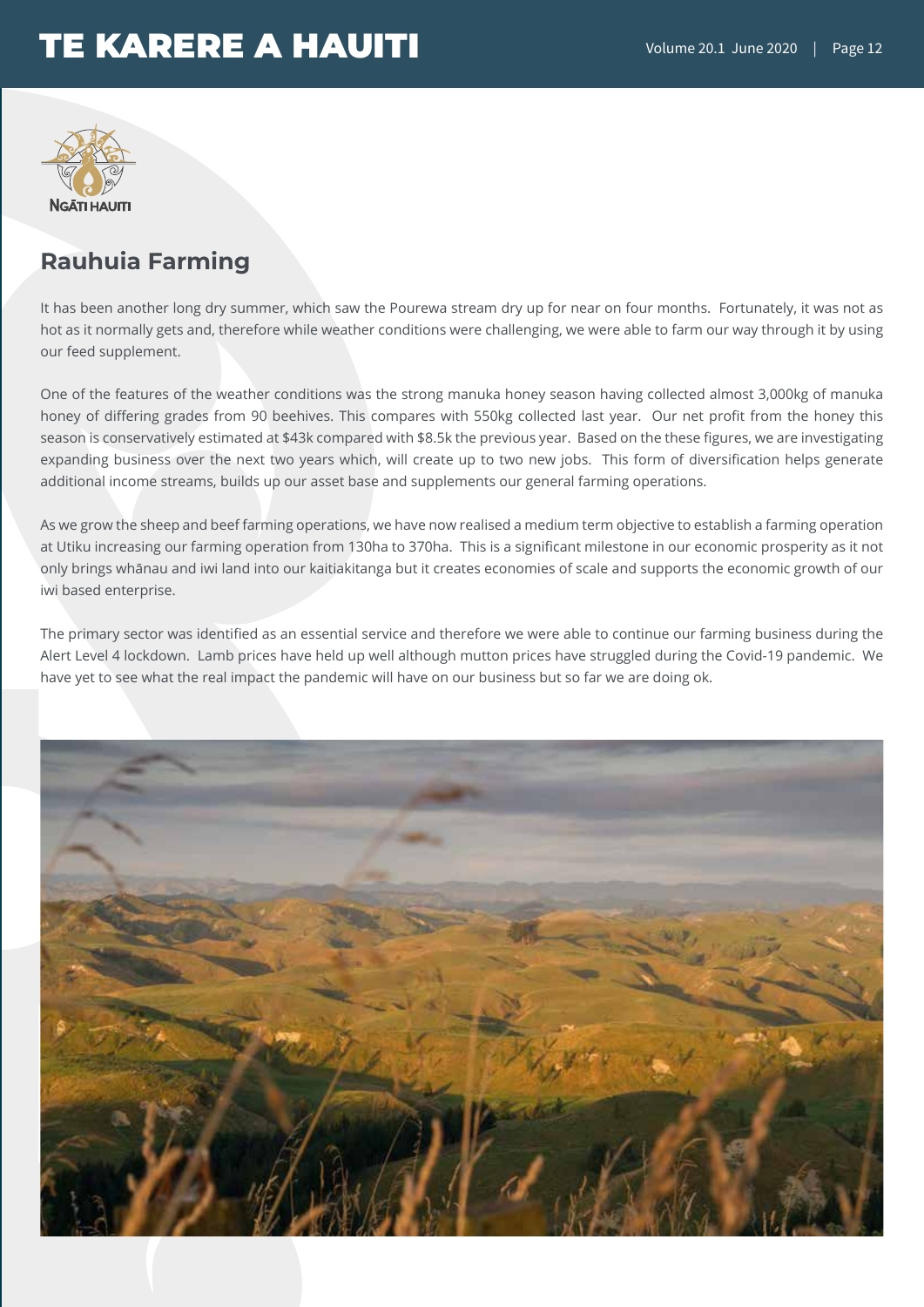### **Rata Marae Committee**

Helen Cooper, Chairman

There is not a lot to report on, for the six-month period up until now, considering the country has been in lockdown for the past eight weeks. Who would have thought, that in this day and age, New Zealand would endure such a dark period, in its history.

Due to Covid-19 Coronavirus pandemic, our marae committee sought guidance and support from the Marae Trustees and with Te Rūnanga o Ngāti Hauiti delegates, to validate a proposal to close the marae, for reasons of health and safety. At the time of writing this report, the marae is still under closure.

We will be guided by the Marae Trustees, as to when we will reopen the marae, and once given the go ahead, we will thoroughly clean and sanitise, whilst observing tikanga.

At the onset of this lockdown, I was approached as Rata Marae Chairman, to take part in Zoom meetings with the Trustees, Whakauae Research Services and Rūnanga delegates, with the view to keeping everyone aware of procedures that had been set in place, for the benefit of the marae and whānau members who were likely to use the marae, during this unprecedented occasion.



I congratulate those mentioned above, for their amazing efforts in looking out for Ngāti Hauiti whānau, and for the hours spent on communications and safety literature, that flowed continuously for the benefit of Hauiti.

A big "shout out" and thanks, goes to Wanda Horton for her support throughout the lockdown.

I look forward to the day when we can all get-together again at Rata Marae.

### **Registrations:**



Firstly, we would like to welcome our whānau who have registered, and who always make sure that their contact details are updated as they journey through their busy lives and move from place to place. We encourage all whānau to get your immediate whānau members registered. This

will help us at Te Maru o Ruahine Trust and keep our Ngāti Hauiti people informed and involved, as we evolve.

As a registered Ngāti Hauiti member you will receive regular updates, via email, of what's going on or events coming up within our iwi. You will also receive our latest edition of Te Karere a Hauiti via post every six months, which is getting more and more popular as we continue our journey into the future. If you have a Hauiti whānau gathering during the year, we would love for you to send us some pictures together with a short description of your get-together, so that we can show off your event in our Te Karere a Hauiti newsletter. If any whānau member has not received their own copy of Te Karere, please encourage them to register by contacting us, on either of the options set out below.

### **Facebook**



With a whopping 900+ whānau members so far, our closed 'Ngāti Hauiti Whānau' Facebook group is another instant way to get informed about up and coming events, projects and noho. If you have whānau members on Facebook, and you know they are not on our whānau page, then encourage them to join, or arrange for them to be added to the group.

### **Website**



We are continuously adding and improving information that goes into our website. The website will become a tool that our people can utilise and gain information about where they come from, learn their Ngāti

Hauiti pepeha and eventually have access to other information that will be both informative and interactive. If you have any other suggestions of what you would like to see, click on the websites 'contact us' link and send us an email with your ideas. Over the next six months you will see some changes and added information make sure you check it out. To visit our Ngāti Hauiti website insert the following link www.ngatihauiti.iwi. nz into your search engines.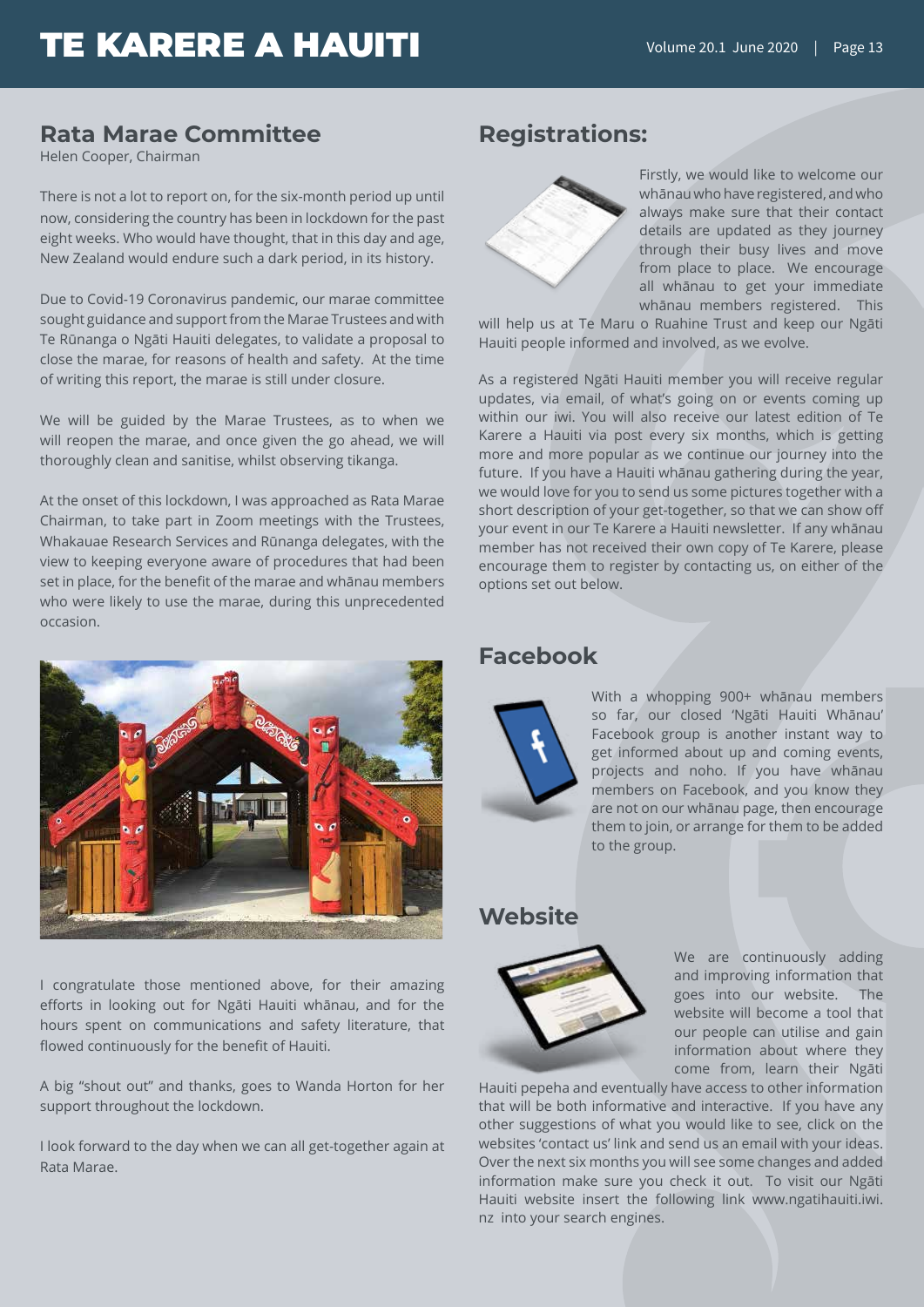



### **Communications**

### **Rata Office**

General Manager Robert Martin Phone: (06) 322 8765 Mobile /Text (027) 217 7772 Email: hauiti.robert@xtra.co.nz

Social Well Being Raye Holland Phone: (06) 322 8765 Mobile / Text (027) 2330200 Email: hauiti.raye1@xtra.co.nz

Health Services Wanda Horton Phone: (06) 322 8765 Mobile / Text (027) 555 4996 Office: 0800 428484 (outside Marton area)

### **Utiku Office**

Project Coordinator Phone: (06) 388 1676